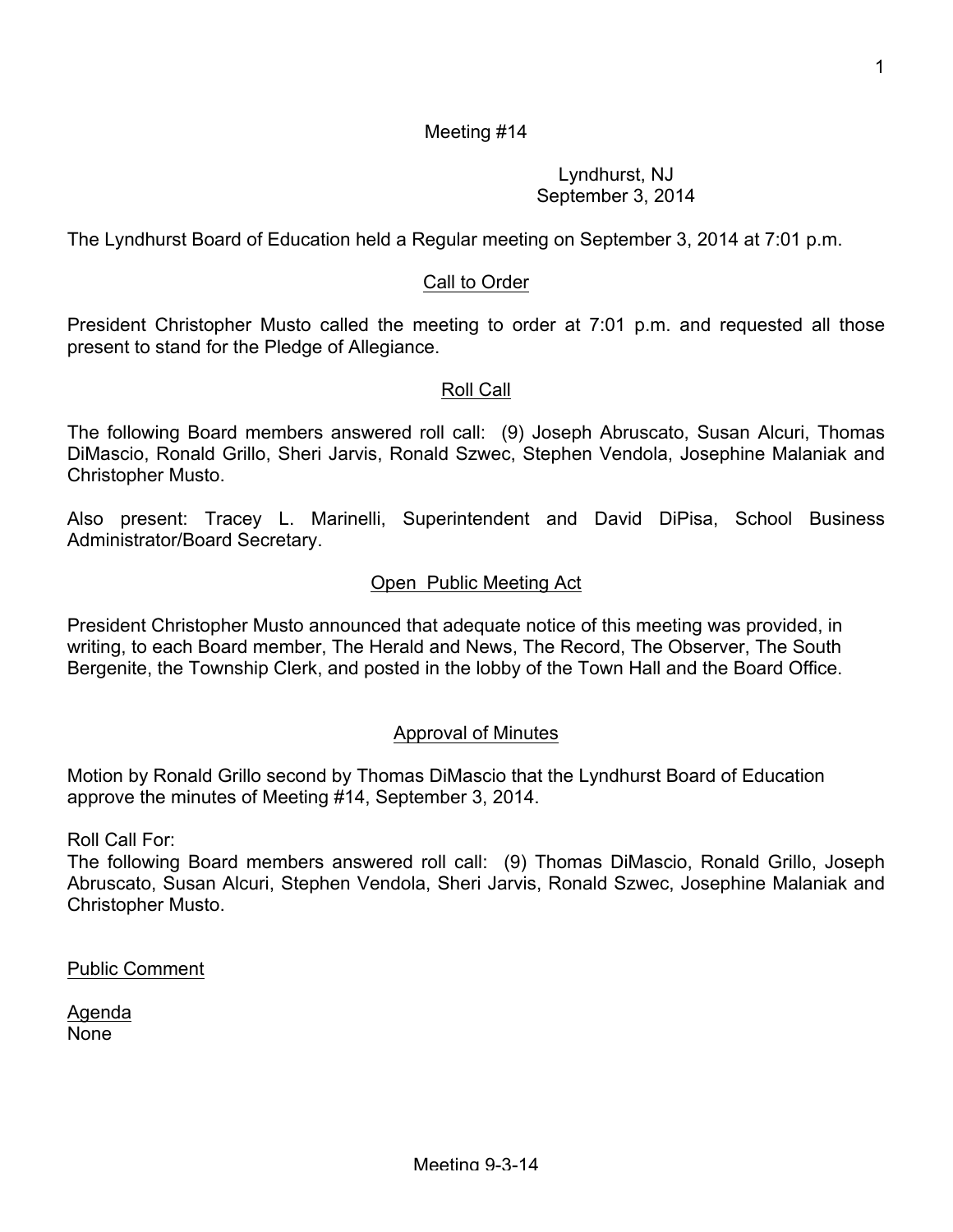## Finance Committee

Any Board member who takes exception to any of the following listed actions under the category of Finance may so indicate now and a separate motion for each of the excepted actions will be entertained.

Motion made by Thomas DiMascio second by Ronald Grillo that the following Finance actions of the Board numbered 1 through 5, exception actions be adopted.

Roll Call For:

The following Board members answered roll call: (9) Thomas DiMascio, Ronald Grillo, Joseph Abruscato, Susan Alcuri, Stephen Vendola, Josephine Malaniak, Ronald Szwec, Sheri Jarvis and Christopher Musto.

- 1. BE IT RESOLVED, by the Lyndhurst Board of Education that it has received and accepts the financial reports of the Secretary and Treasurer of School Monies for the month ended August 31, 2014 and certifies that the reports indicate that no major account or fund is over expended in violation of NJAC 6A:23-2.11(a) and that sufficient funds are available to meet the district's financial obligations for the remainder of the school year. A copy of the certification shall be included in the minutes.
- 2. BE IT RESOLVED, that the payroll for the month ended August 31, 2014 be and the same is hereby approved and ordered paid:

| Payroll | August 15, 2014 | \$234,298.77 |
|---------|-----------------|--------------|
|         | August 30, 2014 | \$207,212.56 |

3. BE IT RESOLVED, that the attached list of supplies received and services rendered to the Board of Education of the Township of Lyndhurst, County of Bergen, for the month ended August 31, 2014 be and the same are hereby approved and ordered paid:

| Current Expense (Fund 11) | \$514,294.90 |
|---------------------------|--------------|
| General Ledger            | 6,002.25     |

4. BE IT RESOLVED, that cafeteria services rendered to the Board of Education of the township of Lyndhurst, County of Bergen, for the Month of June 2014, be and the same are hereby approved and ordered paid:

Payroll/Payroll Taxes \$ 54.18

5. BE IT RESOLVED, that the Audit Report of the Lyndhurst Board of Education for the fiscal year ended June 30, 2014 submitted by DiMaria & DiMaria LLP shall be accepted.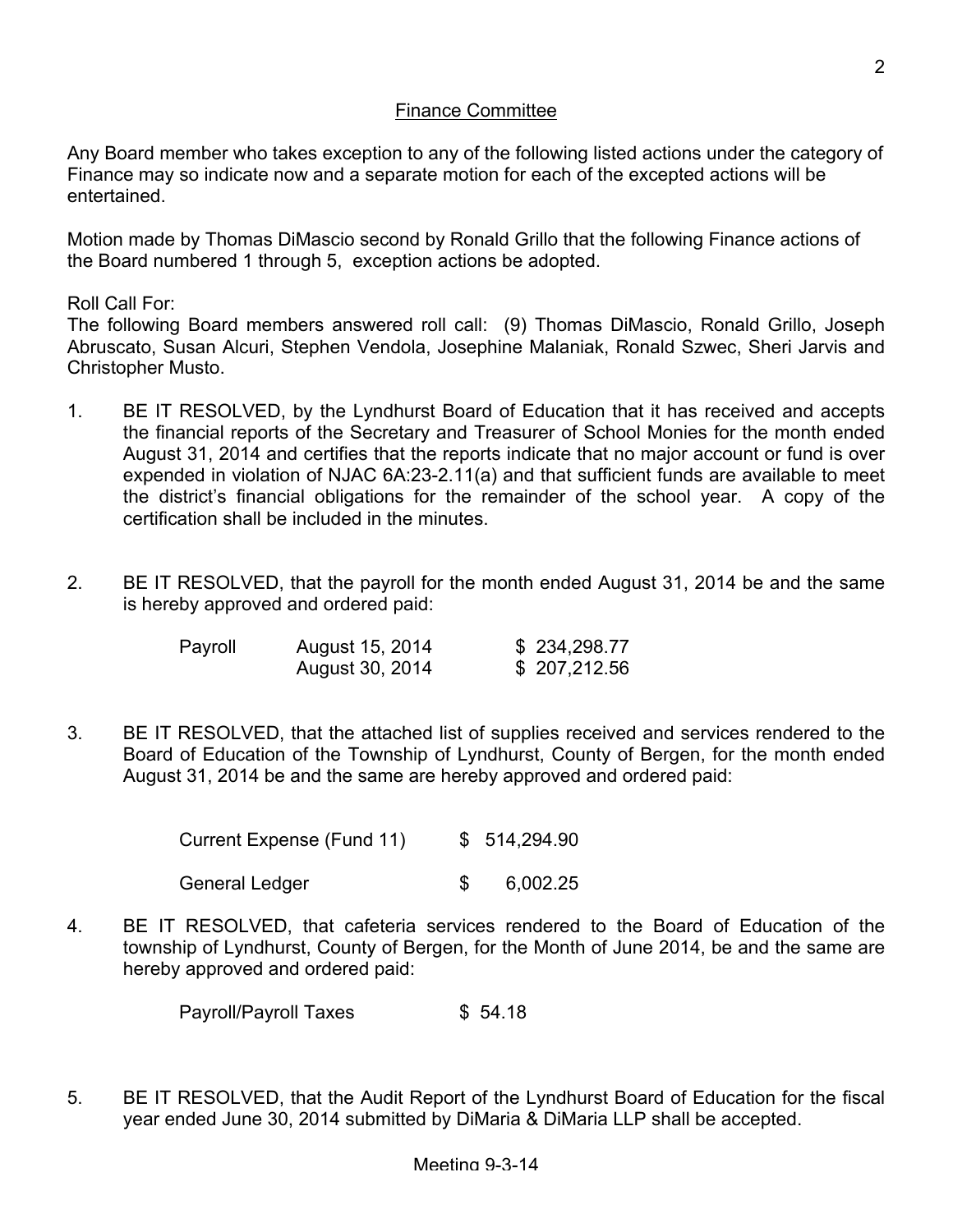Administrative Practices and Procedures None

Financial Planning, Accounting and Reporting None

School Purchasing Programs None

School Food Service None

Student Body Activities

1. That internal controls pertaining to athletic event ticket control forms be strictly adhered to.

Application For State School Aid None

Public Transportation None

Facilities and Capital Assets None

**Miscellaneous** None

Statues of Prior Year's Findings/Recommendations There were no audit findings or recommendations in the prior year.

The above synopsis was prepared from the Comprehensive Annual Financial Report of the Lyndhurst School District for the fiscal year July 1, 2013 to June 30, 2014. This Comprehensive Annual Financial Report is on file at the office of the Secretary to the Board of Education and may be inspected by an interested person.

David DiPisa School Business Administrator Board Secretary

---------SEPARATE VOTE ------------------------------------------------------------------------------------------------

Motion by Thomas DiMascio second by Ronald Grillo

6. BE IT RESOLVED, that the Lyndhurst Board of Education of the Township of Lyndhurst, County of Bergen, approve the services for Jarvis Plumbing and Heating through September 3, 2014 in the amount of \$ 13,299.00.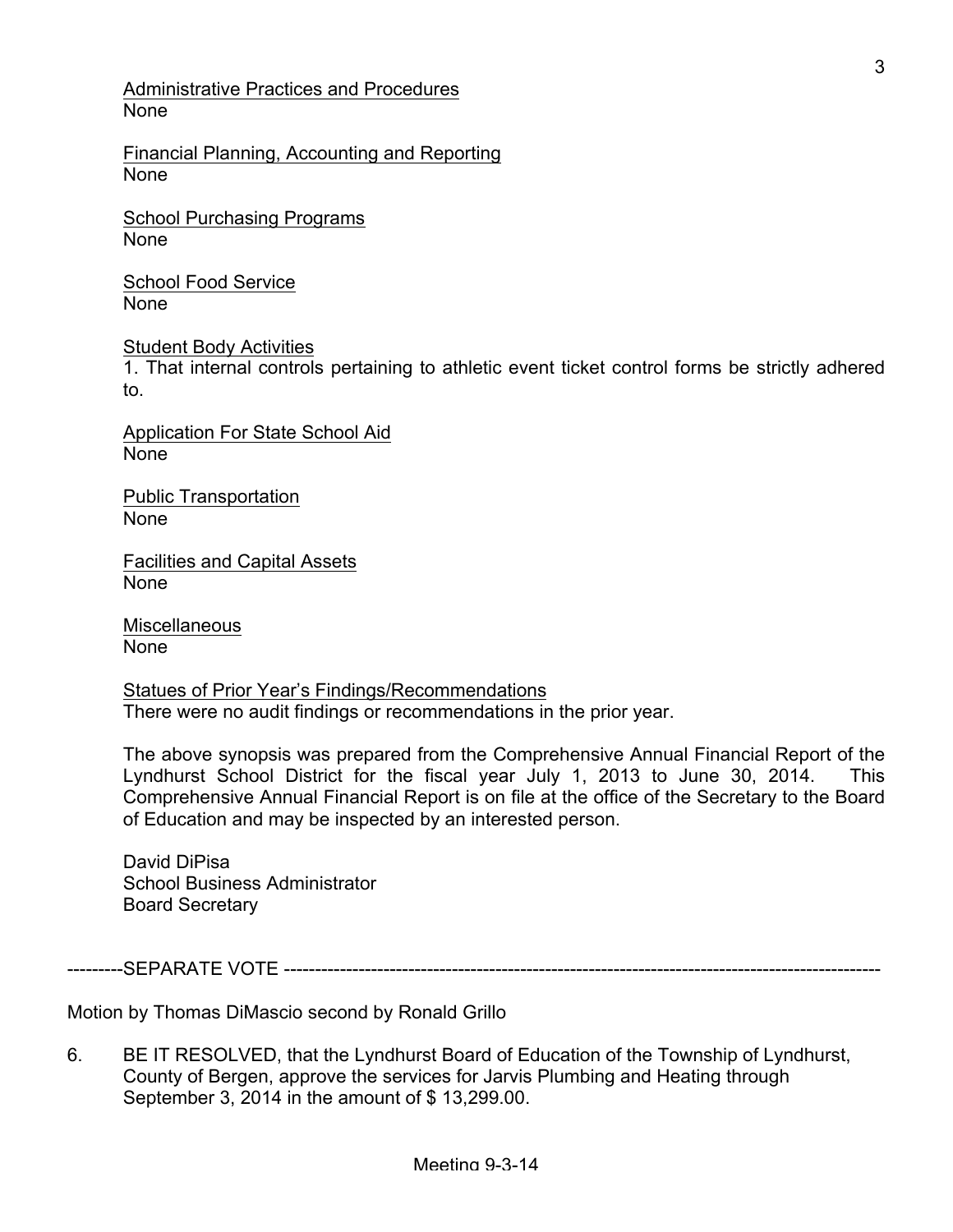Roll Call For:

The following Board members answered roll call: (8) Thomas DiMascio, Ronald Grillo, Joseph Abruscato, Susan Alcuri, Stephen Vendola, Josephine Malaniak, Ronald Szwec and Christopher Musto.

Abstain: (1) Sheri Jarvis

-------- SEPARATE VOTE ------------------------------------------------------------------------------------------------

## Education & Curriculum Committee

Any Board member who takes exception to any of the following listed actions under the category of Education & Curriculum Committee may so indicate now and a separate motion for each of the excepted actions will be entertained.

Motion made by Thomas DiMascio second by Susan Alcuri that the following Education & Curriculum Committee actions of the Board numbered 1 through 1 exception actions be adopted.

---------- TABLED -----------------------------------------------------------------------------------------------------------

1. BE IT RESOLVED, that the Lyndhurst Board of Education approve the Uniform State Memorandum of Agreement between the Lyndhurst Board of Education and the Lyndhurst Police Department for the 2014-2015 school year. A copy is on file in the Board Office.

Roll Call For:

The following Board members answered roll call: (9) Thomas DiMascio, Ronald Grillo, Joseph Abruscato, Susan Alcuri, Stephen Vendola, Ronald Szwec, Sheri Jarvis, Josephine Malaniak and Christopher Musto.

-----------TABLED ------------------------------------------------------------------------------------------------------------

Motion by Josephine Malaniak second by Thomas DiMascio

Roll Call For:

The following Board members answered roll call: (9) Thomas DiMascio, Ronald Grillo, Joseph Abruscato, Susan Alcuri, Stephen Vendola, Ronald Szwec, Sheri Jarvis, Josephine Malaniak and Christopher Musto.

2. BE IT RESOLVED, that the Lyndhurst Board of Education approve that all teachers receiving a Student Growth Percentile (SGP) will submit one Student Growth Objective (SGO). All other teachers will submit two SGO's.

### Fine and Performing Arts Committee

Any Board member who takes exception to any of the following listed actions under the category of Fine and Performing Arts Committee may so indicate now and a separate motion for each of the excepted actions will be entertained.

Motion made by Susan Alcuri second by Thomas DiMascio that the following Fine and Performing Arts Committee actions of the Board numbered 1 through 2 exception actions be adopted.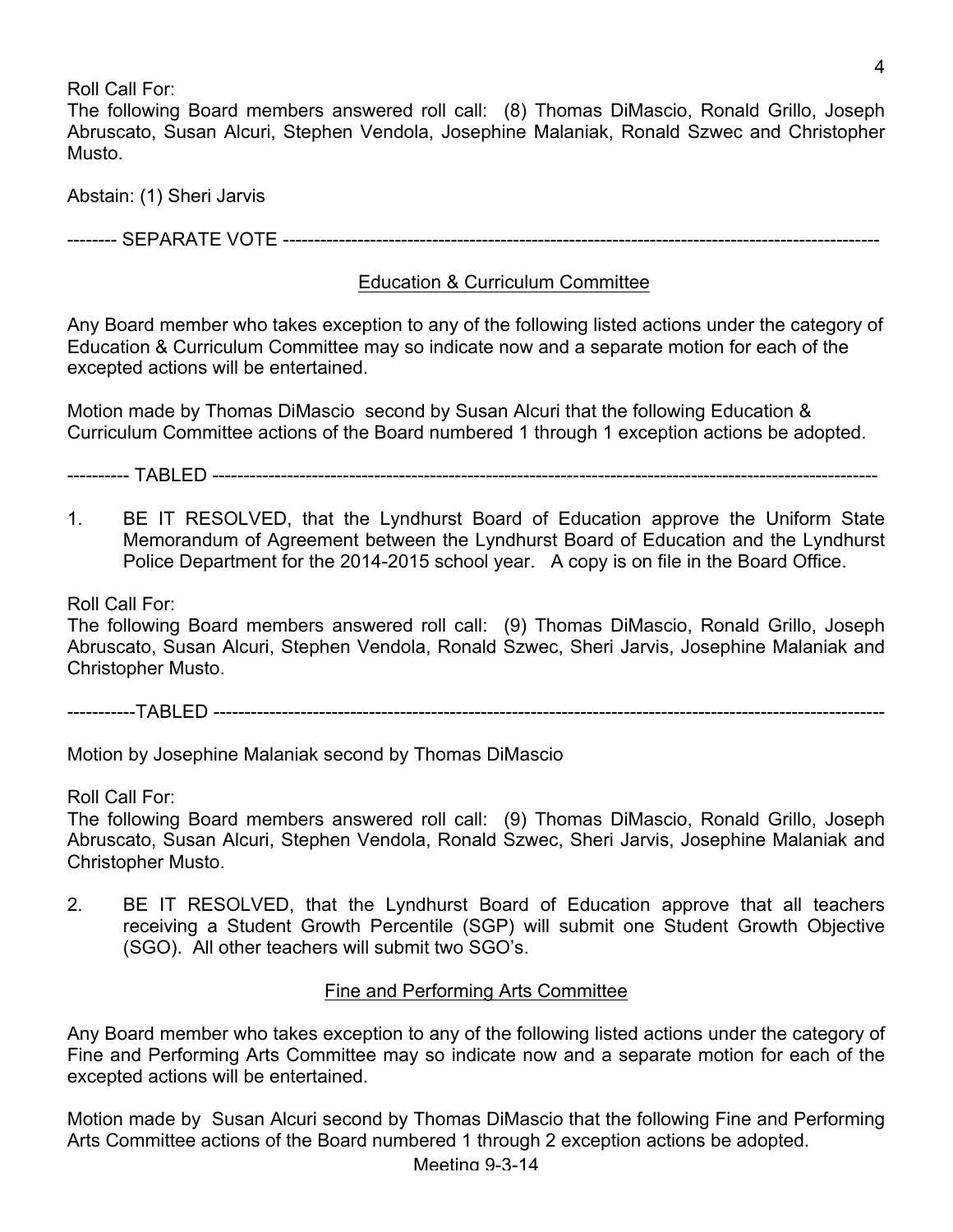Roll Call For:

The following Board members answered roll call: (9) Thomas DiMascio, Ronald Grillo, Joseph Abruscato, Susan Alcuri, Stephen Vendola, Ronald Szwec, Sheri Jarvis, Josephine Malaniak and Christopher Musto.

- 1. BE IT RESOLVED, that the Lyndhurst Board of Education approve the Fall Play, "MacBeth", depending upon availability of rights to the show for performance by the students of Lyndhurst High School.
- 2. BE IT RESOLVED, that the Lyndhurst Board of Education approve the Musical, "Damn Yankees", depending upon availability of rights to the show for performance by the students of Lyndhurst High School.

## Rules & Regulations Committee

Any Board member who takes exception to any of the following listed actions under the category of Rules & Regulations Committee may so indicate now and a separate motion for each of the excepted actions will be entertained.

Motion made by Joseph Abruscato second by Ronald Grillo that the following Rules and Regulations Committee actions of the Board numbered 1 through 1 exception actions be adopted.

Roll Call For:

The following Board members answered roll call: (9) Thomas DiMascio, Ronald Grillo, Joseph Abruscato, Susan Alcuri, Stephen Vendola, Ronald Szwec, Sheri Jarvis, Josephine Malaniak and Christopher Musto.

1. BE IT RESOLVED, that the Lyndhurst Board of Education approve the following use of school facilities:

| Organization           | Place                     | Time, Date, Purpose                                                                                                                                                                                                                                            |
|------------------------|---------------------------|----------------------------------------------------------------------------------------------------------------------------------------------------------------------------------------------------------------------------------------------------------------|
| <b>Lyndhurst Parks</b> | <b>High School</b><br>Gym | $7:00$ p.m. $-11:00$ p.m.<br>9/8, 15, 22, 29, 10/6, 10/20, 10/27<br>11/3, 11/10, 11/17, 11/24, 12/1, 12/8,<br>12/15/14, 1/12/15, 1/26, 2/2, 2/9,<br>2/23, 3/2, 3/16, 3/23, 4/13, 4/20, 4/27,<br>5/4, 5/11, 5/18, 6/1, 6/8, 6/15/15<br>Women's Volleyball Games |
| Franklin School PTA    | <b>Franklin School</b>    | $7:00$ p.m. $-10:00$ p.m.<br>9/10, 10/7, 11/12, 12/10, 1/7, 2/11,<br>3/11, 4/8/ 5/13 & 6/10/15<br><b>PTA Meetings</b>                                                                                                                                          |
| Roosevelt School PTA   | Roosevelt School<br>Gym   | 7:00 p.m. $-9.00$ p.m.<br>9/16, 10/21, 11/18, 12/16/14,<br>1/20/15, 2/10, 3/17, 4/21, 5/19, 6/16<br><b>PTA Meetings</b>                                                                                                                                        |
|                        | <b>Meeting 9-3-14</b>     |                                                                                                                                                                                                                                                                |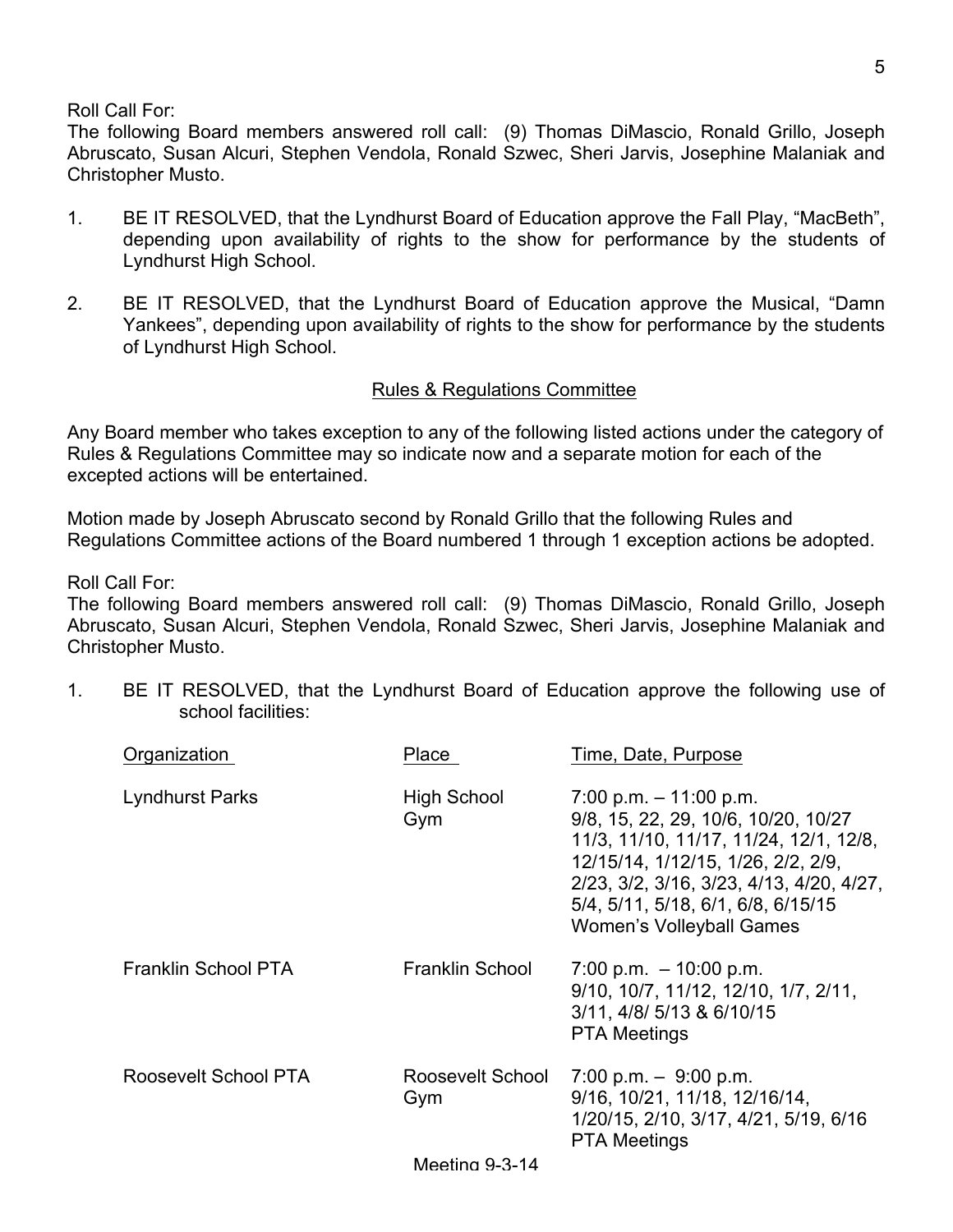Franklin School PTA Franklin School 9:00 a.m. – 2:00 p.m.

Art Room 9/29/14 – 10/3/14 Book Fair

Christopher Musto, President asked the following:

- 1. Supplies **Glue Sticks** Recommended List
- 2. Parents No Letters of Placement

Tracey L. Marinelli, Superintendent replied that Transition Kindergarten were the only students that received results. Principals were directed to send letters no later than September 2, 2014.

Thomas DiMascio –District is in transition. Third Grade – Wait for placement.

#### Personnel Committee

Any Board member who takes exception to any of the following listed actions under the category of Personnel Committee may so indicate now and a separate motion for each of the excepted actions will be entertained.

Motion made by Josephine Malaniak second by Ronald Grillo that the following Personnel Committee actions of the Board numbered 1 through 3 and 5 exception actions be adopted.

Roll Call For:

The following Board members answered roll call: (9) Thomas DiMascio, Ronald Grillo, Joseph Abruscato, Susan Alcuri, Stephen Vendola, Ronald Szwec, Sheri Jarvis, Josephine Malaniak and Christopher Musto.

- 1. BE IT RESOLVED, at the recommendation of Tracey L. Marinelli, Superintendent of Schools, that the Lyndhurst Board of Education appoint Sally Ann Martinez as a permanent substitute teacher for the 2014-2015 school year, effective September 1, 2014 at a salary of \$22,000.00.
- 2. BE IT RESOLVED, at the recommendation of Tracey L. Marinelli, Superintendent of Schools, that the Lyndhurst Board of Education appoint the following positions for the 2014- 2015 school year. Employment will be subject to approval upon completion of criminal history background check, and subject to submission of all required documents.

| Jean McGuire   | Lunch Aide                | @ \$10.00/hr. |
|----------------|---------------------------|---------------|
| Karima Elmoazz | Substitute Classroom Aide | @ \$ 9.00/hr. |
| Giuseppa Held  | Substitute Lunch Aide     | @ \$ 9.00/hr. |
| Walter Scott   | Part-Time Custodian       | @ \$14.00/hr. |

3. BE IT RESOLVED, at the recommendation of Tracey L. Marinelli, Superintendent of Schools, that the Lyndhurst Board of Education approve the following volunteer football coach for the 2014-2015 school year: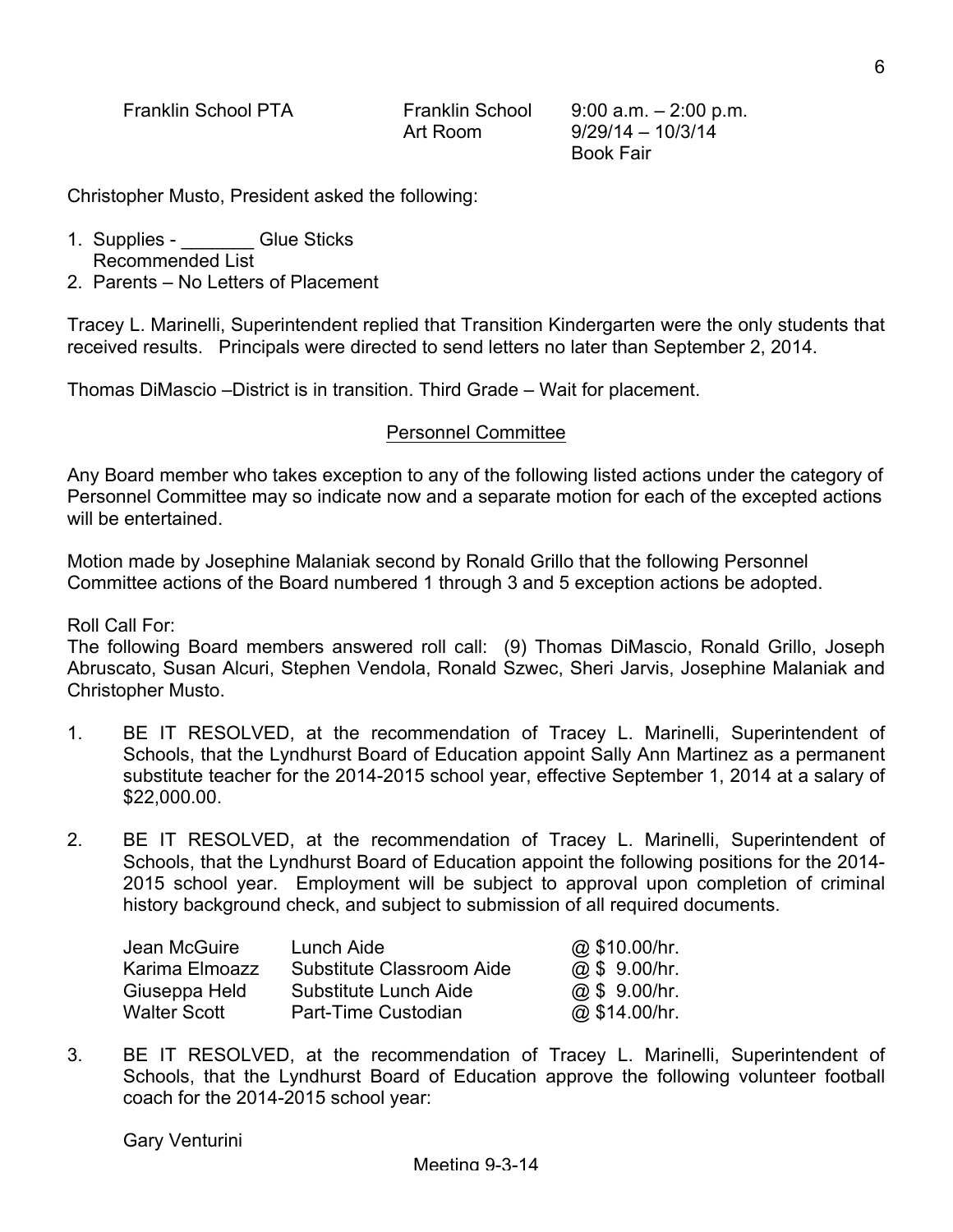5. BE IT RESOLVED, at the recommendation of Tracey L. Marinelli, Superintendent of Schools, that the Lyndhurst Board of Education approve the following revised custodial assignments for the 2014-2015 school year:

Community School Memorial Campus

Columbus School **Franklin** School Kenny DeLeon Michael Catena Phil Wagner (2 Hours) PT Phil Wagner (2 Hours) PT

Jefferson School Lincoln School Jeff Rodgers **Saheed Mohammed** Rob Leppard (4 Hours)

Roosevelt School Washington School Wilson Gual **Angelo Barbosa** 

High School **High School Field House** Joseph Calo **Maria Sac (4 Hours)** PT Ted Drager **Robert Brattole (2 Hours)** Dan Malfetti Charles Dimler **Lighthouse** Charles Mergel **Charles Mergel** Peter Alberti (4 Hours)<br>John Sidonio **Peter Albert Brattole (2 Hour** Anthony Fiume (4 Hours) PT Kevin O'Neil (4 Hours) Brandon Sauerwald (4 Hours) PT

Bus Drivers **Maintenance** Angelo Polito **Angelo Polito** Angelo Polito **John Severini** Nick Latti **Nick Latti** Joseph Timpanaro Mike Flanagan Mike Porcile Dave Morack (PT) Mike Caporino (PT)

Board of Education Office Monica Burgos 4 Hours (PT )

Joseph Castagnetti Matt Nicol (4 Hours) PT Flor Rogers (4 Hours) PT

Paul Siegle Brian Kearns (4 Hours) PT

Aldaberto Quesada Rob Leppard (4 Hours)

Robert Brattole (2 Hours)

Armando Calixto (PT) Anthony Lourenzo (PT) Chris Sofio (PT)

---------SEPARATE VOTE-------------------------------------------------------------------------------------------------

Motion by Josephine Malaniak second by Thomas DiMascio

4. BE IT RESOLVED, at the recommendation of Tracey L. Marinelli, Superintendent of Schools approve the following non-paid positions: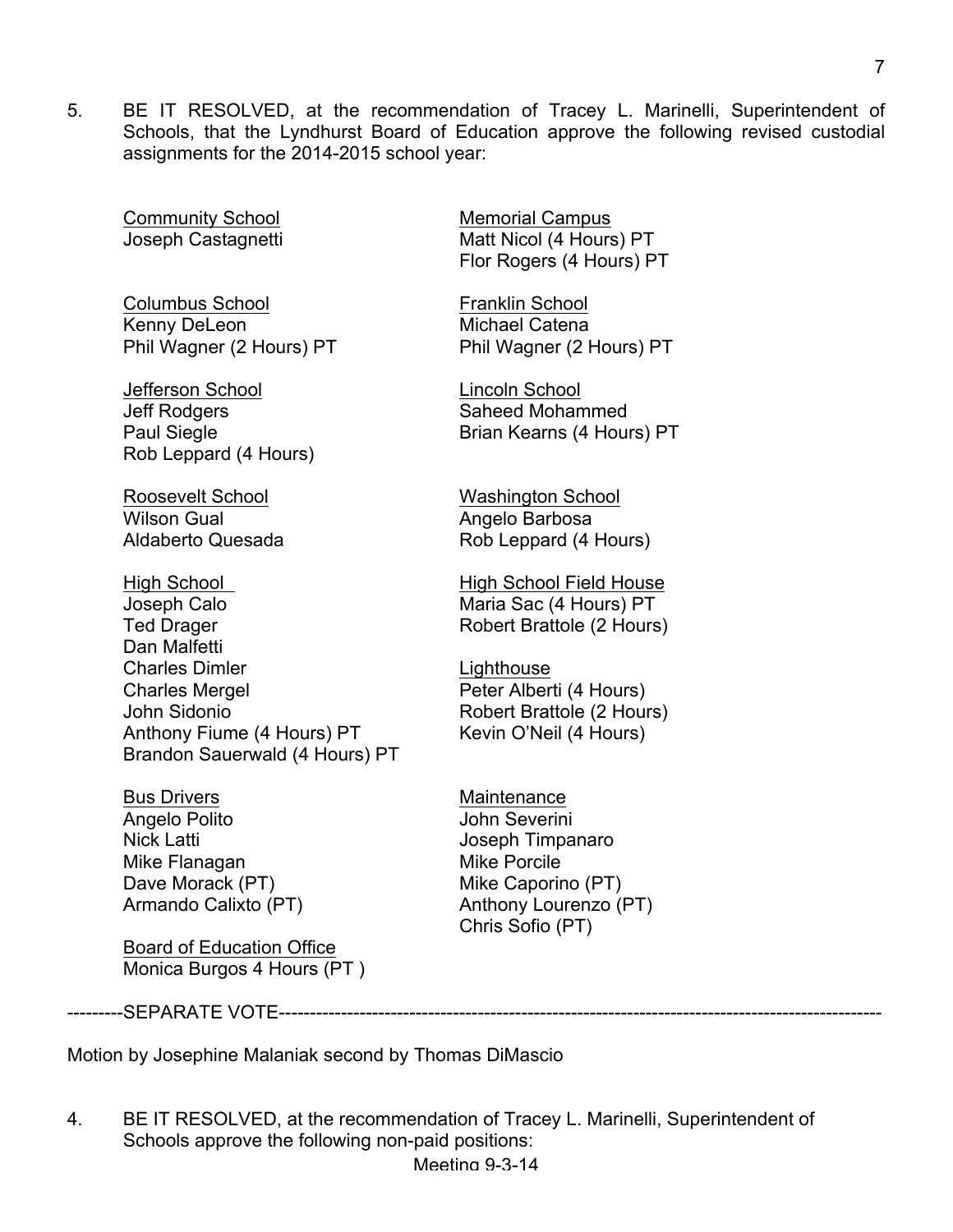K-8 HIB Coordinator **Elba Castrovinci** Gr. 9-12 HIB Coordinator Frank Venezia Pre-K – Gr. 2 HIB Specialist Maria Fagan Memorial Campus HIB Specialist Chelsea Trump Roosevelt School HIB Specialist Valerie Nichols Jefferson School HIB Specialist Jennifer Claydon Lincoln School HIB Specialist Christina Tenore Lyndhurst High School HIB Specialist Maryann Muleʹ

Roll Call For:

The following Board members answered roll call: (8) Thomas DiMascio, Ronald Grillo, Joseph Abruscato, Susan Alcuri, Ronald Szwec, Sheri Jarvis, Josephine Malaniak and Christopher Musto.

Abstain: (1) Stephen Vendola

-----------SEPARATE VOTE---------------------------------------------------------------------------------------------

#### New Business

Any Board member who takes exception to any of the following listed actions under the category of New Business Committee may so indicate now and a separate motion for each of the excepted actions will be entertained.

Motion made by Christopher Musto second by Joseph Abruscato that the following Student Activities & Recognition Committee actions of the Board numbered 1 through 1 exception actions be adopted.

Roll Call For:

The following Board members answered roll call: (7) Ronald Grillo, Joseph Abruscato, Susan Alcuri, Ronald Szwec, Sheri Jarvis, Josephine Malaniak and Christopher Musto.

Abstain: (2) Thomas DiMascio and Stephen Vendola

1. BE IT RESOLVED, at the recommendation of Tracey L. Marinelli, Superintendent of Schools, that the Lyndhurst Board of Education increase all aides \$.50 per hour and make the starting and existing pay \$10.00 per hour for all substitute aides, building watchpersons and substitute bus aides.

#### Non-Agenda Items

Anne Metcalfe Five year old daughter – Does not know where she is going. Not impressed with the district. Open House – wrong times